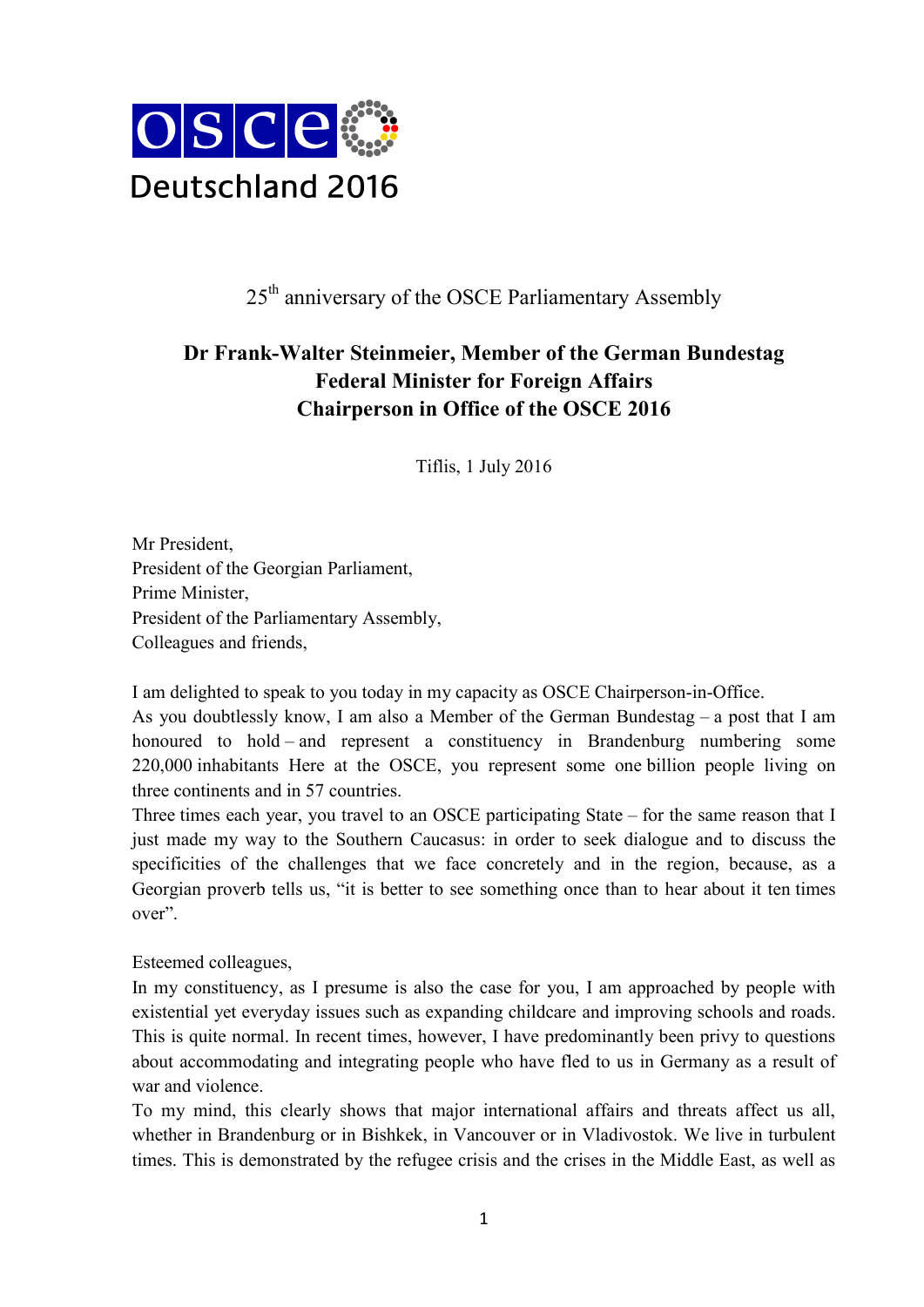by the conflict in eastern Ukraine. Germany made a most conscious decision to assume the OSCE Chairmanship in these turbulent times. I believe that, especially in such times of uncertainty, we need the OSCE and its instruments – to resolve conflicts and to strengthen dialogue and cooperation.

## Esteemed colleagues,

On my journey here, I had the opportunity to come into close contact with people in Armenia and Azerbaijan who are affected by some of the most pressing conflicts in the OSCE area.

And anyone who has met refugees or war victims will swiftly realise how cynical it is to talk about "frozen conflicts" in this context.

The conflict over the Nagorno-Karabakh region escalated once again three months ago and has claimed many lives on both sides. This was only the most recent high water mark in a conflict that has been simmering for over 20 years, has claimed lives, injured others and has forced hundreds of thousands of people to flee their homes.

Here in Georgia, there are two disputed regions – Abkhazia and South Ossetia. While the situation there is currently stable, the status quo is preventing many people from leading normal lives.

The same can be said of the unresolved conflict over Transdniestria. While this conflict is fortunately no longer a violent one, the personal and economic ties with Moldova are in tatters and the development of an entire region is stalled.

Ladies and gentlemen,

We look to Ukraine with concern. Despite the ceasefire agreed by all sides regular outbreaks of violence occur again and again. With the Minsk agreements, we have a roadmap of tangible steps towards achieving a peaceful solution to this conflict. But progress is very slow. And it is especially alarming to see that the efforts to achieve a stable peace keep on being torpedoed – not only by frequent infringements of the ceasefire, but also by attacks on the Special Monitoring Mission. This is totally unacceptable!

These incidents must finally be investigated and brought before the judiciary. This also includes the increased number of attacks on the SMM's monitoring drones. We must not allow this mission to be blinded and disabled to fulfill its tasks!

Esteemed colleagues,

When Germany assumed the Chairmanship of the OSCE at the beginning of this year, we made two things quite clear:

First, that there is, unfortunately, no *one* bold step towards achieving a long-term solution to the conflicts in the OSCE area on the horizon.

Second, that we firmly believe nonetheless that simply managing the status quo cannot be an option –

• Too great is the suffering endured by these people on a daily basis.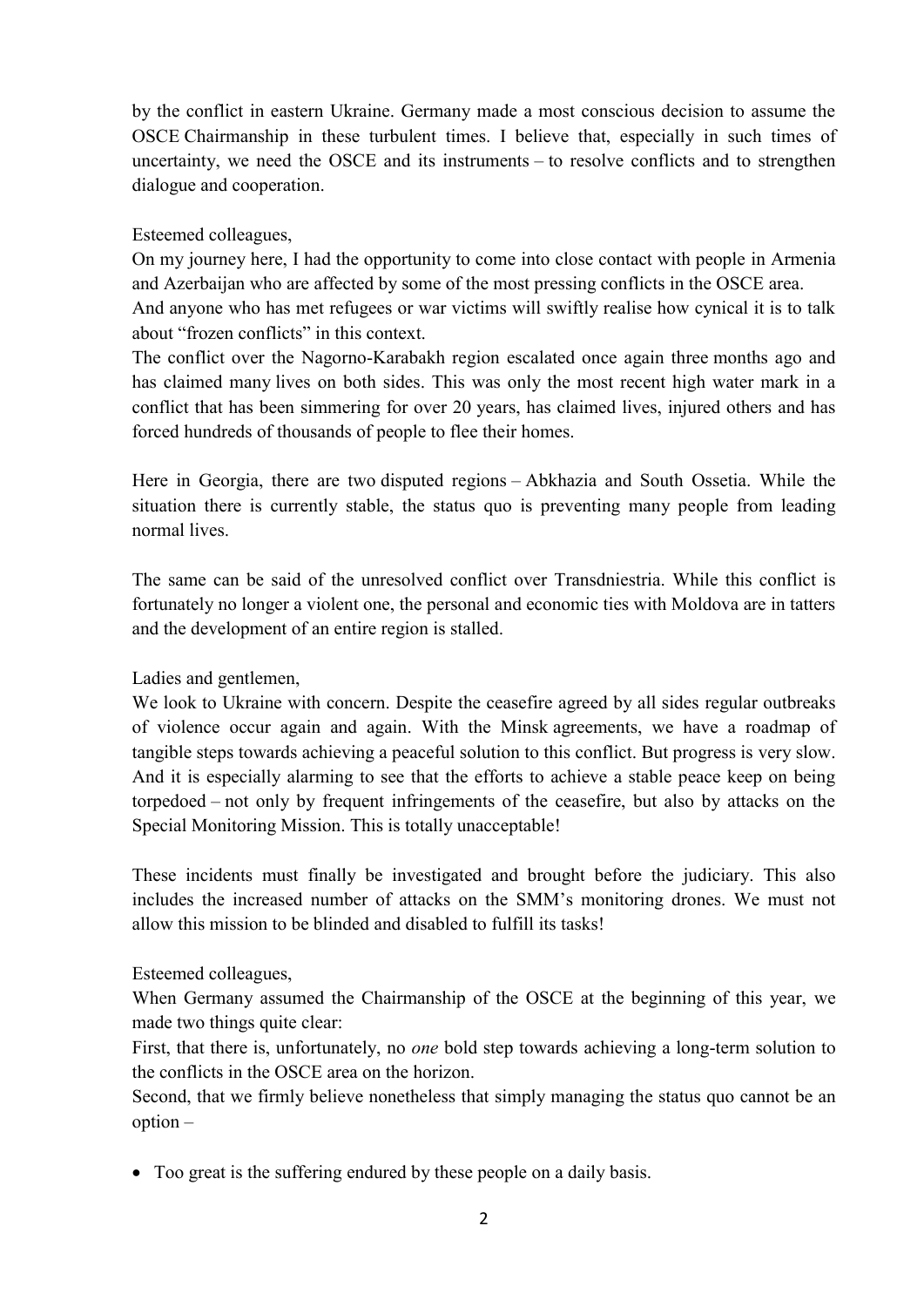- Too great is the risk of escalation, as we experienced most recently in the Nagorno-Karabakh region.
- And, last but not least, because these conflicts are symptoms of a more profound crisis of our common security architecture.

We are responding to these conclusions with a two-pronged approach:

On the one hand, with a policy of small steps in order to create a minimum of trust between the parties and to improve the everyday lives of people in the region.

This is why, for instance, we are working intensively to expand the team working under Ambassador Kasprzyk, the Personal Representative of the Chairperson-in-Office for the conflict in the Nagorno-Karabakh region. The aim behind this ND further measures is to ensure that the ceasefire is permanently stabilised once again so that we find an entry into serious negotiations. The relevant "working proposals" are a good basis for that and it is not acceptable that the sides to the conflict prevent these negotiations by means of too many preconditions.

An encouraging example of a monitoring and conflict prevention mechanism here in Georgia is the Incident Prevention and Response Mechanism (IPRM). In the Abkhazia region, we managed to re-establish this mechanism in May of this year after a pause of many years. The IPRM was activated just a few weeks ago following a fatal incident in order to perform investigative work and to prevent further tensions.

It is true here as well: We aim to improve the security situation for the people with small and persistent steps and, in the process, to strengthen the network of connections and contacts once again.

On the other hand, we intend, as a second element of our two-pronged approach, to revive and intensify negotiation formats and channels of communication – not merely in order to maintain the status quo, but to achieve real progress in efforts to resolve the aforementioned conflicts.

The OSCE in particular has an important role to play in these mediation efforts, which we intend to seize on and strengthen, both in the Minsk Group for the Nagorno-Karabakh conflict and at the Geneva talks on Abkhazia and South Ossetia.

A new dynamic emerged in the Transdniestria conflict one month ago with the first meeting in the 5+2 format for two years. Chisinau and Tiraspol have, together with mediators from the OSCE, Russia and Ukraine and the observers EU and U.S., agreed the next concrete steps to be taken and – for the first time since 2011 – signed a consensus in the 5+2 protocol. This is good news! Small steps forward such as these can create trust and form the basis for a permanent solution to the conflict.

In Ukraine the Trilateral Contact Group is *the* central framework for political conflict resolution and for our efforts to make people's lives in this conflict-stricken region that little bit more bearable.